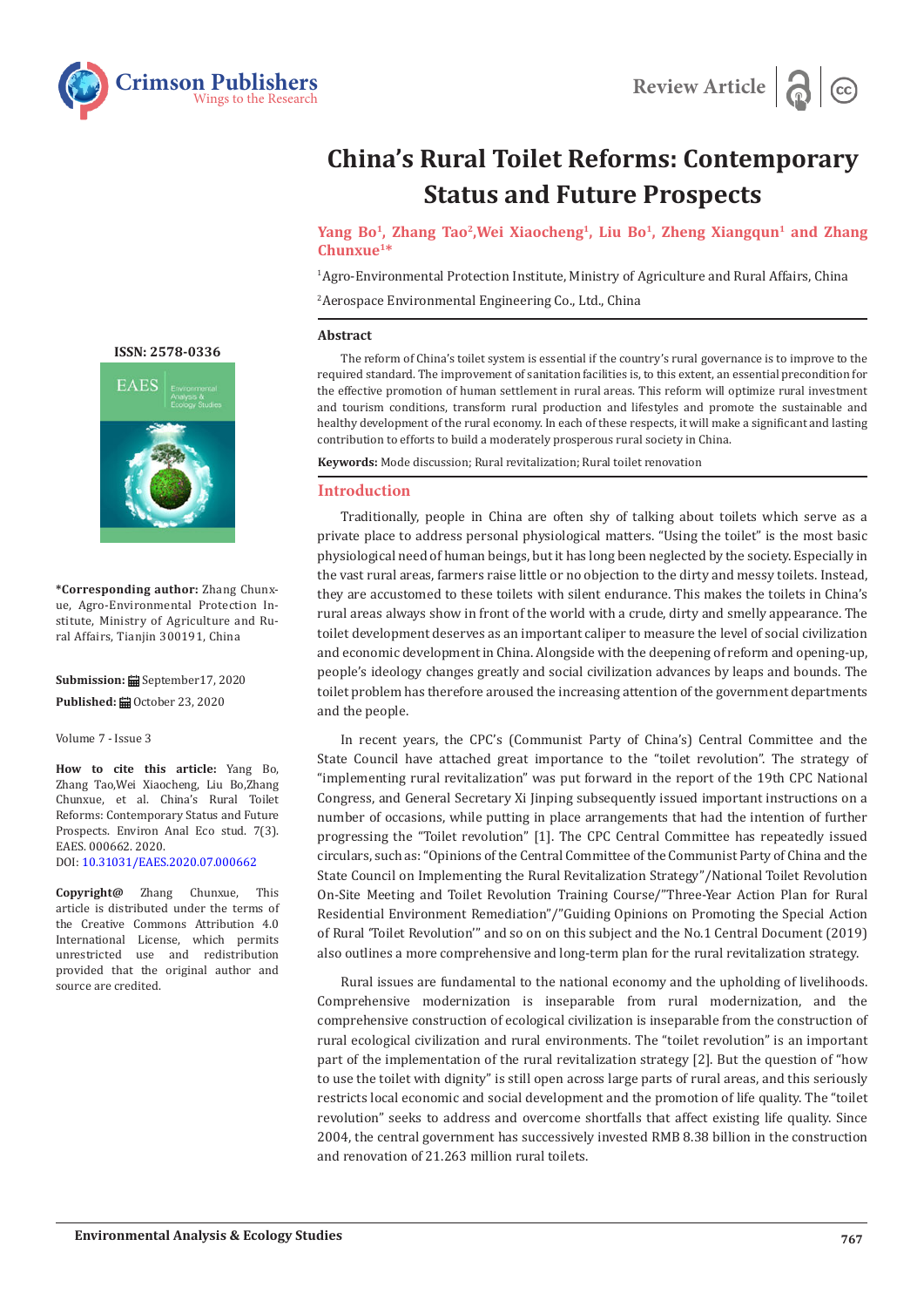Remarkable achievements have been made in the rural toilet renovation. Then it has improved the basic sanitary conditions, the health of the public's life, and the quality of production and living environment in rural areas, thereby resulting in the gradually upgraded economic and social benefits. It has been said that "there is no absolute garbage in the world, and garbage is misplaced wealth". At the time of writing, the "toilet revolution" is anything but a narrow concept. This is further reiterated by the fact that the current problem-solving approach combines the following three dimensions. First, the transformation of rural toilets is integrated into other aspects of rural environmental improvement; second, the use and maintenance of toilets is combined with the recycling utilization of feces organically, and this forms the ecological integrity of the health system; third, a good rural life-agricultural production-ecological environment circulation system is built, and material utilization functions at its core [3].

### **The Current State of China's Rural Toilet Technology**

Undoubtedly, accelerating the improvement of rural toilets fundamentally changes the rural health appearance and narrows the gap between urban and rural toilet construction, which is of great importance for improving the farmer's life quality and the rural happiness index. Without exaggeration, it is not only a major event related to rural health and farmers' health, but also to the realization of new socialist countryside construction. Presently, it is pivotal to highlighting the fact that three main problems lie in the construction, improvement and upgrading of rural toilets. Firstly, because of the large-work rural toilet renovation projects and the limited subsidies of local governments, it is difficult to achieve the large-scale renovation and promotion of the goodeffective but high-cost equipment in rural areas. Secondly, most hard-to-reach villages far removed from towns and cities induce the transportation difficulties of products and equipment as well as the low-efficient installation. Thirdly, the scare detailed planning and arbitrary construction bring about only focuses on the early

construction, ignoring the later operation management and environmental pollution damage.

In developed countries, flushing toilets and well-managed sanitation systems have been widely applied for nearly a century. But each stage of this kind of traditional treatment facility is intensive in terms of cost, energy and resource use. It is necessary to build the infrastructure of centralized wastewater treatment system at an early stage, and then to collect and transport huge amounts of excreta in the operation stage, before then consuming manpower and energy during the final treatment process. It is undeniably the case that these basic requirements have imposed considerable financial and environmental burdens on rural communities. Taking this and current conditions into account, it is clearly not appropriate for China to directly copy the technology, experience and mode of foreign toilet systems. It is now urgent to develop and customize a "Chinese solution" to the "toilet revolution", and to draw on "oriental wisdom" in order to upgrade the villagers' quality of life, and improve the rural ecological environment.

Hygienic Specification for Rural Household Latrine (GB 19379- 2012), which was publicly announced by the National Patriotic Health Campaign Committee in 2012, established new technical standards for toilet renovation, and recommended six types of toilets, including double pit alternate type, biogas-linked toilet, urine-faeces division toilet, double-vault funnel type, three-septictank type, integrated flushing toilet (Figure 1). By the end of 2016, the coverage of these six harmless sanitary toilets in rural areas reached 80% (7.5% in 1993) [4]. This shows the substantial progress that China has made in the area of rural toilet renovation. Figure 2 shows the types of toilets that are mainly used in China's various provinces and cities. But 57 million households still have no toilets, 40 million are dependent on public toilets, and the remaining 17 million lack any access to toilets (this situation is particularly serious in north-west China) [5].



Figure 1: Scenarios of six different harmless sanitary toilets (a-f).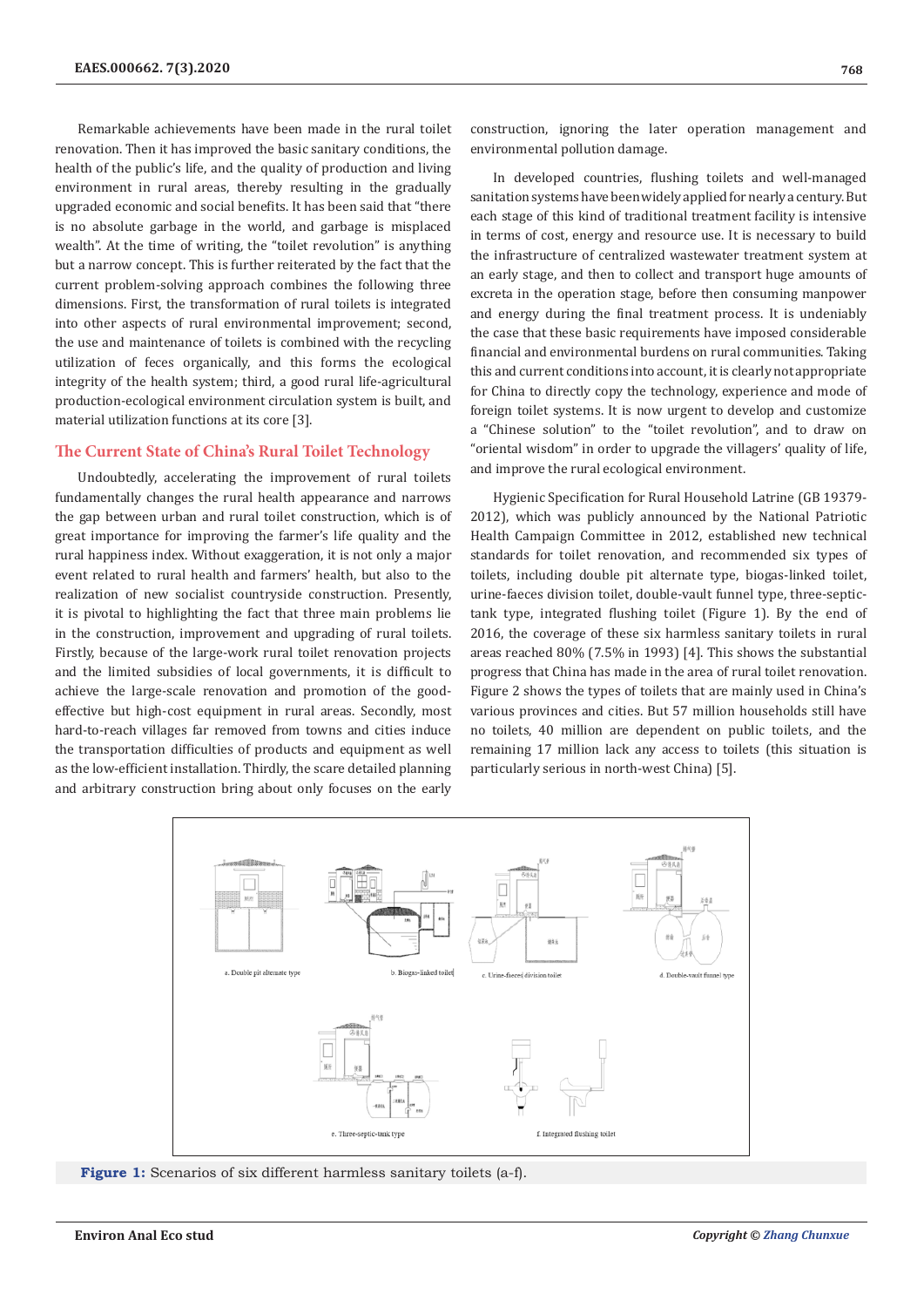

**Figure 2:** Mainly used toilets types in Chinese provinces.

In responding to China's "Toilet revolution", research institutions and enterprises have invested substantial resources with the intention of driving multiple improvements in the aforementioned (six) types of rural toilets.

These include the following:

A. The improved three-septic tank toilet has been achieved by adding a water-saving and high-pressure flushing device to the traditional three-septic tank toilet (which trouble-shoots antifreezing, compression resistance and cleaning difficulties);

B. The technology of recycling water flushing, micro-water flushing, vacuum air flushing and source separation water-free flushing is embedded in the three-septic tank toilet, double-urnand-single-funnel toilet, and three-way methane tank toilet, which save water and reduce sewage volume;

C. Additional examples include fecal-urine diverting ecological dry toilets, assembled dry toilets with a shower function, septic tank-type simple water flushing toilets and intelligent antifreezing ecotourism toilets [6].

### **Exploration and Experience of Rural Toilet Renovation**

China has a vast territory and a large latitude and longitude span, and this means that rural areas evidence wide cultural and economic differences, along with climatic and geographical variations. For example, northwest China experiences low precipitation and long frigid periods while southwest China has abundant rainfall and multitudinous hilly areas; meanwhile, northeast China endures extremely cold winters. Southeast China is also distinguished from its regional counterparts by its high level of economic and social development. When the technological mode of rural toilet renovation is chosen, it is required to comprehensively consider many factors, such as regional characteristics, technological effect, cycle cost, etc. To be specific, the deeply-buried toilet equipment and deeply-dug drainage pipe networks in northwest and northeast

China ascribe to the low temperature and weak microbial activity there. All of these await systematic planning in the rural toilet renovation [7]. These substantial differences notwithstanding, there are common problems that include dispersed populations in rural areas, underdeveloped toilet and sewage treatment systems and a lack of professional management. In seeking to overcome these challenges, the various agents involved in toilet renovation across the country seek to develop practical toilet technology and modes that are adapted to the local environment.

One example is provided by Chadian Town, in Henan Province. During the restructuring of toilets, feces are separated from kitchen and bathroom sewage in order to reduce the sewage entering septic tanks, and this is achieved by innovatively raising the squatting toilet by 10 cm. Jianhe County, in Guizhou Province, is affected by poor transportation, a poverty-affected population and poor quality rural toilets. It also has a number of terraced houses. Through the creative application of the anaerobic / composting technology of dry toilet manure in situ, feces are recharged to terraces through the concentrated collection and hazard-free treatment. This means that toilet feces are confined to the village.

In Juxian County, Shandong Province, an "ID card" is tailor-made to ensure that villagers' toilets are harmless. The small blue sign on the toilet's outside wall indicates various service phones, including the maintenance, transportation and supervision of toilets. The mode of 30% construction and 70% management is implemented to ensure that the renovated toilets do not become an apple of Sodom. In Tieling County, Liaoning Province, public bidding is conducted through competitive negotiation and procurement, and special personnel are sent to track and provide feedback on 'realtime' improvements in toilet quality. In Danling County, Sichuan Province, subsidized individual farmers only need to pay RMB 800 to build a small ecological wetland around their houses, and this ensures that manure can be directly irrigated on farmland after purification.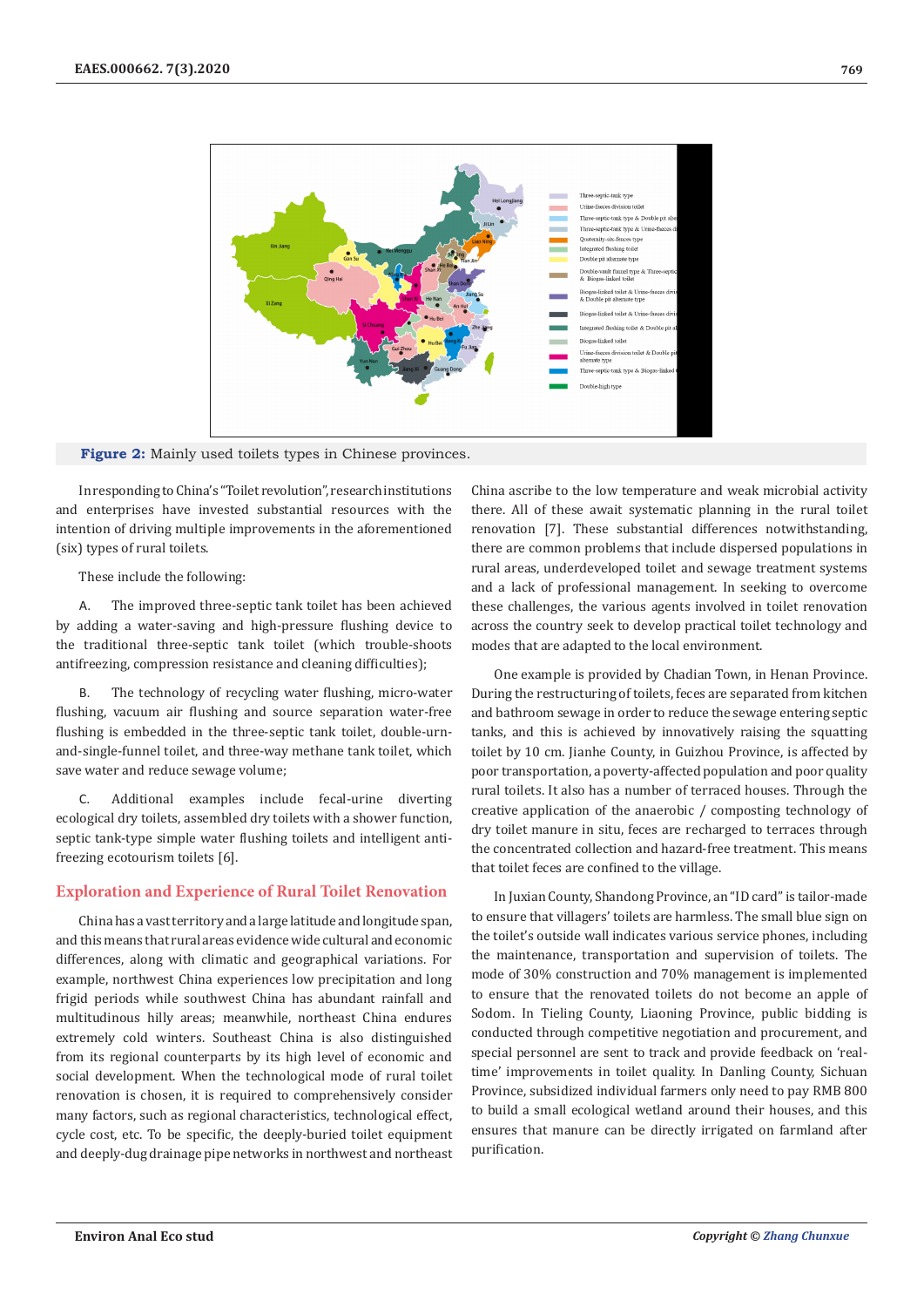### **Improvement of Rural Living Environment Focusing on the Toilet Revolution**

To promote the "toilet revolution" in rural areas, it is necessary to, according to the living environment of different types of villages, adjust measures to local conditions and give different guidance to different villages dominated by traditional agriculture. Concretely, due to farmers' low income and backward health concept, the traditional agriculture-dominated villages are the key and difficult point of toilet revolution. For such villages, we need to focus on the renovation of indoor toilets while vigorously publicizing toilet education. Villages located in the outskirts of the city have been greatly improved in public facilities and farmers' health concepts. For such villages, what really counts in toilet renovation is to improve the quality. Villages taking rural tourism as their main industry attract heaps of tourists due to their good ecological environment and abundant natural resources. Clean and tidy toilets are the infrastructure of tourism industry. For such villages, the top priority is to build star-rated toilets to meet the tourist demand [8].

The CPC and the State Council published a document (entitled Several Opinions of the Central Committee of the Communist Party of China and the State Council on Adhering to the Priority of Agricultural and Rural Development and Improving the Work of 'Three Rural Issues') in January 3, 2019 that made a number of important contributions. It observes that it should be possible to comprehensively promote the improvement of rural human settlements by focusing on the treatment of rubbish and sewage in rural areas, the "toilet revolution" and the improvement of village's appearance. It further observes that if these measures are implemented it will be possible to observe, by 2020, marked

improvements in rural human settlements (that will take them to a new level), a clean and orderly village environment and an enhanced awareness of environmental and health issues among villagers.

Guiding Opinions on Promoting the Special Action of the Rural Toilet Revolution further clarifies that priority should be given to the renovation of the toilets in order to promote agritourism. If projects that promote water renovation and toilet renovation in rural areas blossom everywhere, the beautiful and agreeable environment that emerges will constantly enhance the reception conditions of agritourism and other 'rural' industries, thereby enabling agritourism to develop to a new level. Satisfied tourists will be attracted by satisfactory toilets, and their presence will contribute substantially to the development of local tourism while enabling farmers to shake off poverty and achieve economic selfsufficiency [9]. The development of agritourism will also promote the integration of resources, contribute to adjustments in the economic structure and stabilize economic growth.

### **The Commercial Prospects of the Rural Toilet Revolution**

China's rural "toilet revolution" is currently heavily dependent on government subsidies (Table 1), an arrangement that can be attributed to a desire to reduce the burden on farmers, and the fact that the "revolution" would not be self-sustaining in the absence of government support. But subsidies by no means offer a permanent solution, and policy funds can only play a guiding role. Ultimately, it is only injections of social capital that will make it sustainable over a longer period of time.

| <b>Province</b> | <b>Subsidy Standards</b> | <b>Whether to Reconstruct the Sewage</b><br><b>System</b> | <b>Province</b> | <b>Subsidy Standards</b> | Whether to Reconstruct the<br><b>Sewage System</b> |
|-----------------|--------------------------|-----------------------------------------------------------|-----------------|--------------------------|----------------------------------------------------|
| Shandong        | 800-900                  | no                                                        | Zhejiang        | above 4000               | yes                                                |
| Shanxi          | 600-2000                 | n <sub>0</sub>                                            | Jiangxi         | 1200                     | no                                                 |
| Jilin           | 4000                     | n <sub>0</sub>                                            | Guangdong       | above 3000               | yes                                                |
| Henan           | 600-2000                 | n <sub>0</sub>                                            | Hainan          | 1600-3200                | no                                                 |

**Table 1:** Rural toilet subsidy standards in various provinces and cities.

For example, a number of scholars suggest that it will be possible to draw on the experience of rural household garbage treatment in Dingnan County, Jiangxi Province, and introduce the Public-Private Partnership (PPP) model to the construction of rural public toilets [10-12]. This will result in an arrangement in which rural areas are assigned to households with sufficient funds, and public toilets will then be constructed after land is divided into several areas. In these instances, government funds will only function as a guide and subsidy. After the public toilets are constructed, the power of operation and management will be owned by the capital-funded households, and the government will regularly collect maintenance fees from all households that use the toilets within the area. This will result in capital-funded households obtaining a return on their investment. Meizhou City in Guangdong Province exemplifies

this management and operation mode of "building toilets through business, managing toilets through business, and maintaining toilets through business". Significant innovation is evidenced in its modes of "toilet + shop", "toilet + restaurant", "toilet + garbage transfer station", and "toilet + elderly activity room". The skillful combination of business with public toilets provides replicable and propagable lessons that can help to "maintain toilets through business".

## **"Toilet revolution" Requiring All-Society Extensive Participation**

From the current view, farmers lack the basic understanding of the main purpose and far-reaching significance of toilet revolution. Thus, in addition to implementing toilet education widely among